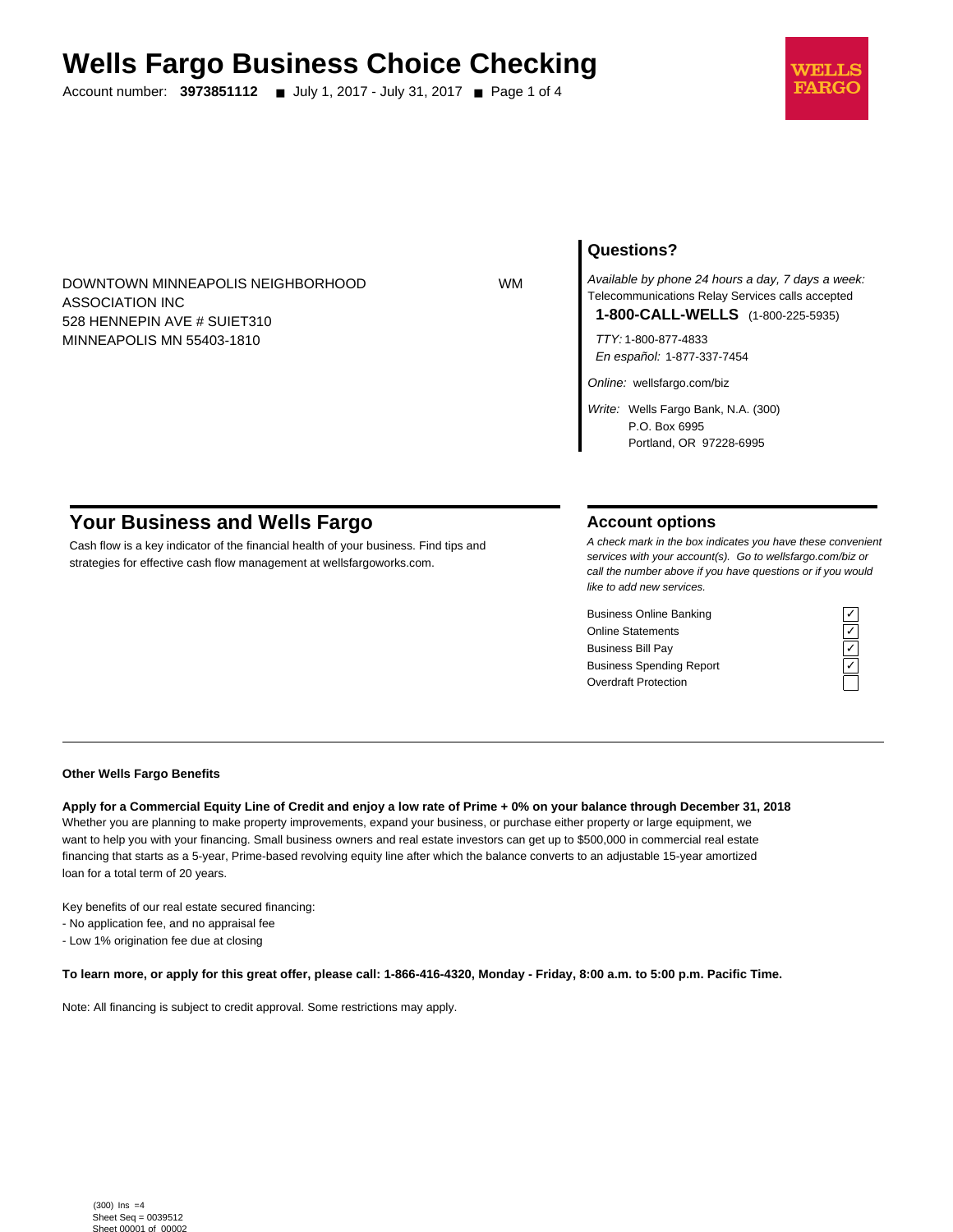

| <b>Activity summary</b>                      |                                                                                                | Account number: 3973851112                                |
|----------------------------------------------|------------------------------------------------------------------------------------------------|-----------------------------------------------------------|
| Beginning balance on 7/1<br>Deposits/Credits | <b>DOWNTOWN MINNEAPOLIS NEIGHBORHOOD</b><br>\$34.225.96<br><b>ASSOCIATION INC</b><br>10,000.00 |                                                           |
| Withdrawals/Debits                           | $-2.231.45$                                                                                    | Minnesota account terms and conditions apply              |
| Ending balance on 7/31                       | \$41.994.51                                                                                    | For Direct Deposit use<br>Routing Number (RTN): 091000019 |
| Average ledger balance this period           | \$35.609.45                                                                                    | For Wire Transfers use<br>Routing Number (RTN): 121000248 |

#### **Overdraft Protection**

l

This account is not currently covered by Overdraft Protection. If you would like more information regarding Overdraft Protection and eligibility requirements please call the number listed on your statement or visit your Wells Fargo store.

## **Transaction history**

| Ending balance on 7/31 | City of Minneapo EDI Pymnts AP0000187983<br>0029\Ge*1*1\lea*1*080252412\<br>Monthly Check Return/Image Stmt Fee | 10.000.00 | 3.50                                       | 41,994.51<br>41,994.51 |
|------------------------|-----------------------------------------------------------------------------------------------------------------|-----------|--------------------------------------------|------------------------|
|                        |                                                                                                                 |           |                                            |                        |
|                        |                                                                                                                 |           |                                            | 41,998.01              |
|                        |                                                                                                                 |           |                                            |                        |
|                        |                                                                                                                 |           |                                            |                        |
|                        |                                                                                                                 |           |                                            |                        |
|                        | Recurring Payment authorized on 07/21 J2 Efax Services                                                          |           | 19.95                                      | 31.998.01              |
| 2967                   | Check                                                                                                           |           | 1.960.00                                   | 32,017.96              |
| 2969                   |                                                                                                                 |           | 20.00                                      |                        |
|                        | MN S587198550166084 Card 0368                                                                                   |           |                                            |                        |
|                        | Purchase authorized on 07/17 The UPS Store #539 Minneapolis                                                     |           | 228.00                                     | 33,997.96              |
| Number                 | <b>Description</b>                                                                                              | Credits   | Debits                                     | balance                |
| Check                  |                                                                                                                 | Deposits/ | Withdrawals/                               | Ending daily           |
|                        |                                                                                                                 | Check     | 323-817-3205 CA S387202583036293 Card 0368 |                        |

The Ending Daily Balance does not reflect any pending withdrawals or holds on deposited funds that may have been outstanding on your account when your transactions posted. If you had insufficient available funds when a transaction posted, fees may have been assessed.

#### **Summary of checks written** (checks listed are also displayed in the preceding Transaction history)

| Number | )ate | Amount  | Number | Date | Amount |
|--------|------|---------|--------|------|--------|
| 2967   | 7/20 | .960.00 | 2969 * | 7/20 | 20.00  |

\* Gap in check sequence.

#### **Monthly service fee summary**

WX/W5

For a complete list of fees and detailed account information, please see the Wells Fargo Fee and Information Schedule and Account Agreement applicable to your account or talk to a banker. Go to wellsfargo.com/feefaq to find answers to common questions about the monthly service fee on your account.

| Fee period 07/01/2017 - 07/31/2017               | Standard monthly service fee \$0.00 | You paid \$0.00 |
|--------------------------------------------------|-------------------------------------|-----------------|
| The bank has waived the fee for this fee period. |                                     |                 |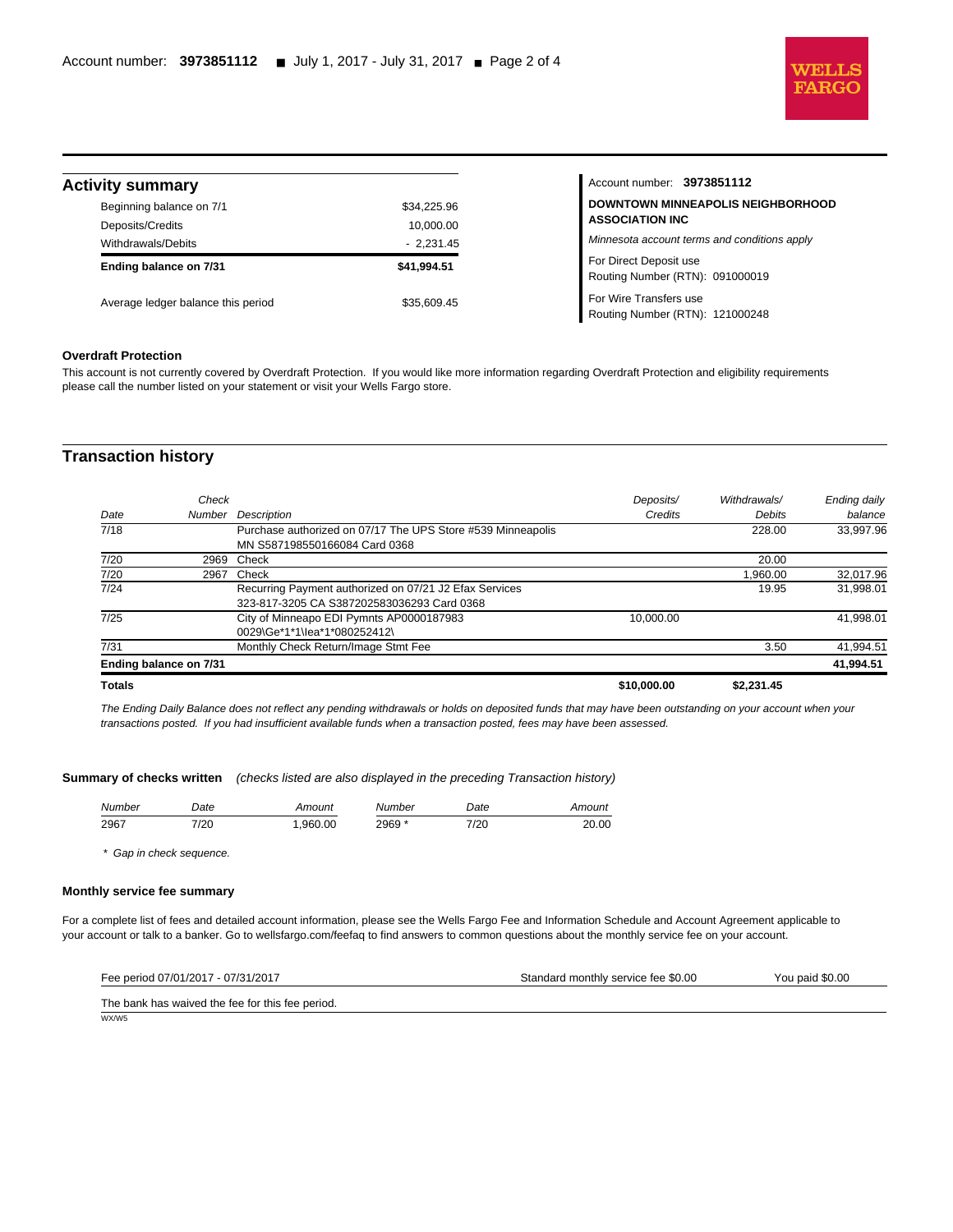

#### **Account transaction fees summary**

|                            |            | Units    | Excess | Service charge per | Total service |
|----------------------------|------------|----------|--------|--------------------|---------------|
| Service charge description | Units used | included | units  | excess units (\$)  | charge $(\$)$ |
| Cash Deposited (\$)        |            | 7.500    |        | 0.0030             | 0.00          |
| Transactions               |            | 200      |        | 0.50               | 0.00          |
| Total service charges      |            |          |        |                    | \$0.00        |

l



Periodically, it is necessary to update selected sections of the disclosures you received when you opened your account. These updates provide you with the most up to date account information and are very important; so please review this information carefully and feel free to contact us with any questions or concerns.

We updated the Business Account Agreement ("Agreement"). In the section titled "Available balance, posting order, and overdrafts," the following question about our standard overdraft coverage was added:

#### **What is Wells Fargo's standard overdraft coverage?**

Our standard overdraft coverage is when, at our discretion, we pay checks or automatic payments (such as ACH payments) into overdraft rather than returning them unpaid. You can request to remove our standard overdraft coverage from your account by speaking to a banker.

Important: If you remove our standard overdraft coverage from your account, the following will apply if you do not have enough money in your account or accounts linked for Overdraft Protection to cover a transaction:

- We will return your checks and automatic payments (such as ACH payments) and assess a non-sufficient funds/NSF returned item fee and you could be assessed additional fees by merchants.

- We will not authorize transactions such as ATM withdrawals or everyday debit card purchases into overdraft.

- We will not authorize certain transactions (such as cashed checks, recurring debit card transactions, or Bill Pay transactions) into overdraft. However, if these transactions are authorized when your account has enough money but are later presented for payment when your account does not have enough money, we will pay the transaction into overdraft and charge an overdraft fee.

All other aspects of the Agreement remain the same. If there is a conflict between the language above and the Agreement, this language will control.

If you remove our standard overdraft coverage and your account is enrolled in Debit Card Overdraft Service, Debit Card Overdraft Service will be removed and we will not authorize transactions such as ATM withdrawals or everyday debit card purchases into overdraft.

To learn more about tools that Wells Fargo offers to help you avoid overdraft and/or returned item fees, visit wellsfargo.com/biz/checking/quickstart/overdraft-protection, speak with a local banker or call the phone number on the top of your statement. Thank you for being a Wells Fargo customer. As a valued Wells Fargo customer we hope you find this information helpful.